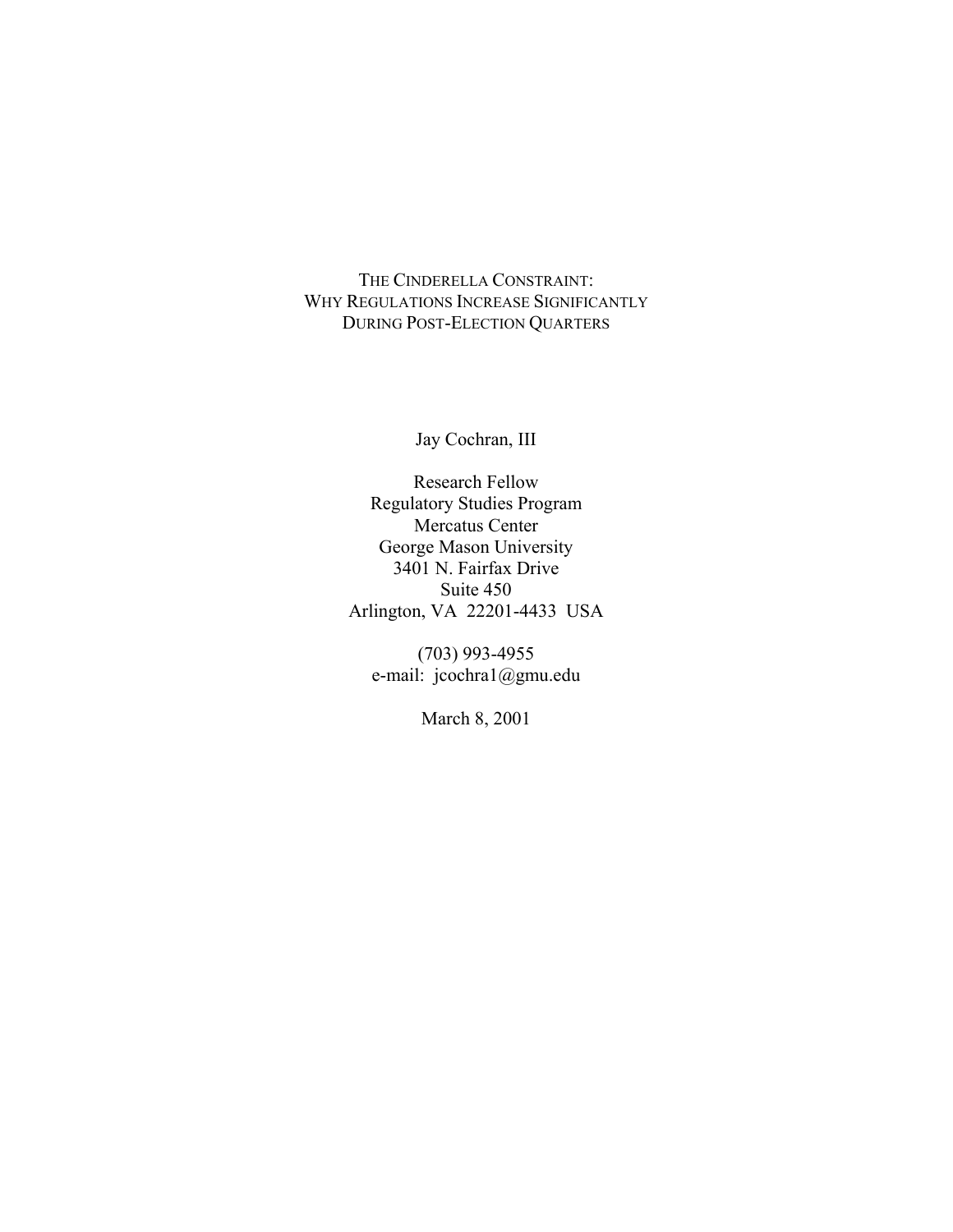#### **ABSTRACT**

In this paper, the anecdotal impression is tested that the volume of regulations tends to increase significantly during post-election quarters of presidential election years. This tendency toward "midnight regulations" is found to recur regularly in the volume of published *Federal Register* pages (a proxy for regulatory volumes) since 1948. In election years with complete executive branch turnover—that is, when the Cinderella constraint binds fully—the model suggests regulatory volumes during the post-election quarter tend to increase 27 percent on average as compared to the same periods in non-election years.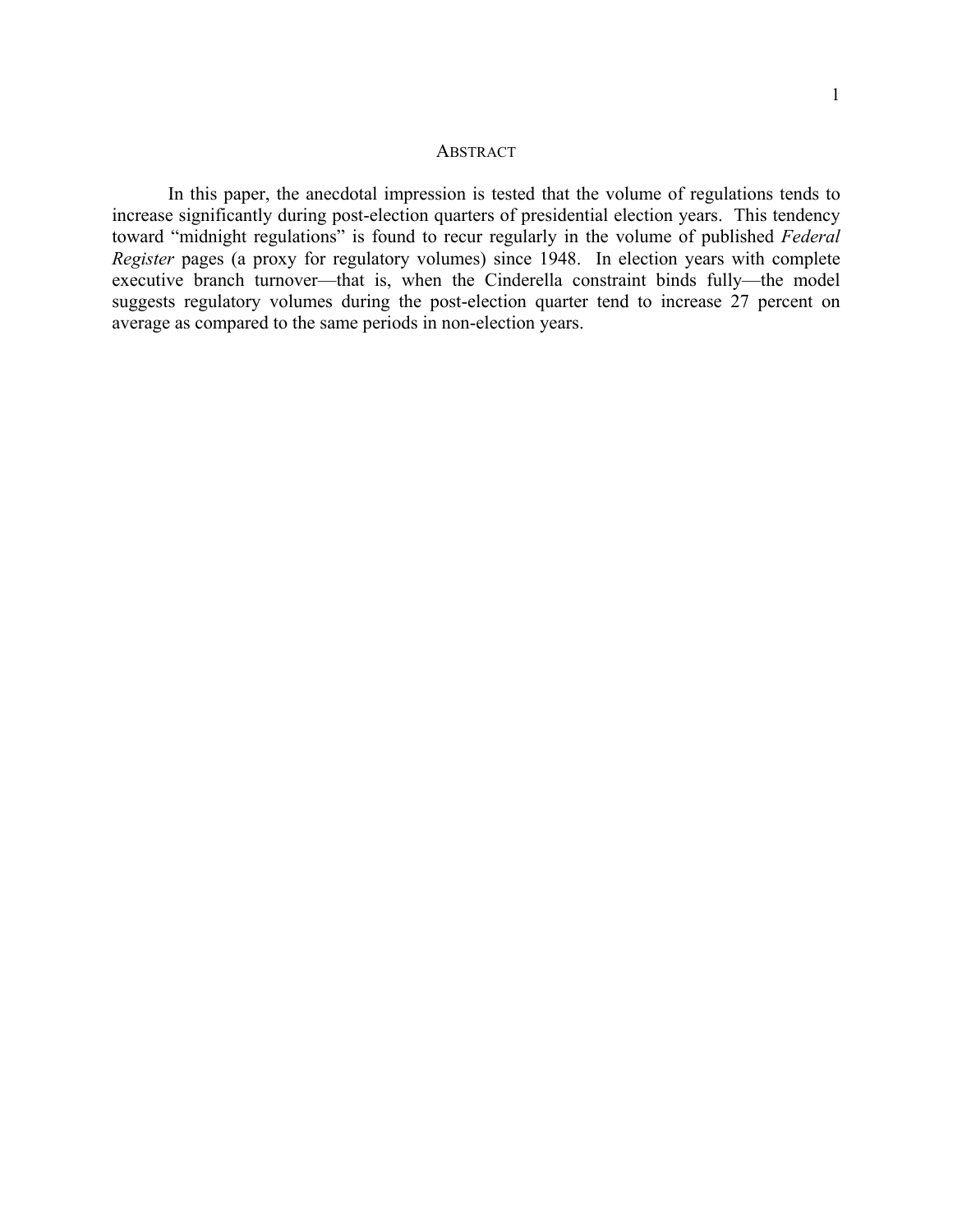### I. INTRODUCTION

In1981, *The Washington Post*<sup>1</sup> and the *New York Times*<sup>2</sup> reported on a phenomenon then labeled as "midnight regulations," referring to a significant increase in regulatory volumes during the 1980-81 post-election quarter.<sup>3</sup> The daily volume of rules during the final three months of the Carter Administration—as approximated by page counts of the *Federal Register*[4](#page-2-4) —ran more than 40 percent above the level it had averaged during the same months of the non-election years 1977, 1978, and 1979. Indeed, the volume of midnight regulations was so

<span id="page-2-0"></span> <sup>\*</sup> I thank Wendy Gramm, Richard E. Wagner, Tyler Cowen, Gordon Tullock, Susan Dudley, Joe Johnson, and various members of Congressional staff for helpful comments on an earlier draft of this paper. In addition, special thanks go to Amy Swanstrom for tireless research assistance collecting the data at the core of this study.

<span id="page-2-1"></span><sup>&</sup>lt;sup>1</sup> See, for example, Philip J. Hilts, Agencies Rush Rules to Beat Inaugural Gun, Wash. Post, January 18, 1981, at A14.

<span id="page-2-2"></span><sup>&</sup>lt;sup>2</sup> See, for example, Steven R. Weisman, Reagan Ends Wage-Price Unit, Delays Pending Regulations, Denounces Soviet Intentions, N.Y. Times, January 30, 1981, at A1.

<span id="page-2-3"></span><sup>&</sup>lt;sup>3</sup> The term, "post-election quarter" refers to the full three months of November and December in presidential election years, and the following (Inauguration) January.

<span id="page-2-4"></span><sup>&</sup>lt;sup>4</sup> The *Federal Register* is the principal repository in which executive branch agencies promulgate new regulations, announce hearings, and withdraw or modify existing regulations. Using page counts of the *Federal Register* as a proxy for regulatory volumes is subject to a number of potential limitations; including that during publication, the Government Printing Office often inserts blank pages in order to accommodate rules that either do not materialize, or prove shorter than anticipated. Moreover, particular rule writers may be more or less verbose than others, and short rules may prove more costly than long ones. In addition, rules aimed at deregulation also appear in the *Register*.

In spite of these limitations, the number of pages published in the *Federal Register* should function reasonably well as a first approximation of the total volume of regulations issued by federal agencies. This obtains for several reasons. First, there is little reason to expect systematic variances among rule writers, or in the number of blank pages. Second, Notices published in the *Register* can have economic effects similar to regulations. The International Trade Administration, for example, uses Notices to publish import duties and quotas. In addition, Executive Orders, which can often have effects similar to regulations, are also published in the *Federal Register*. *Federal Register* page counts also have the virtue of being a particularly long time series on which to conduct an analysis. Finally, comparing the first differences of final regulations issued from 1977-1999 to the first differences of the number of pages in the *Federal Register* produces a correlation coefficient of 0.773. Sources for *Federal Register* page counts, National Archives and Records Administration, Office of the *Federal Register*. Data on rule counts—available only back to 1977—are from the Office of Management and Budget.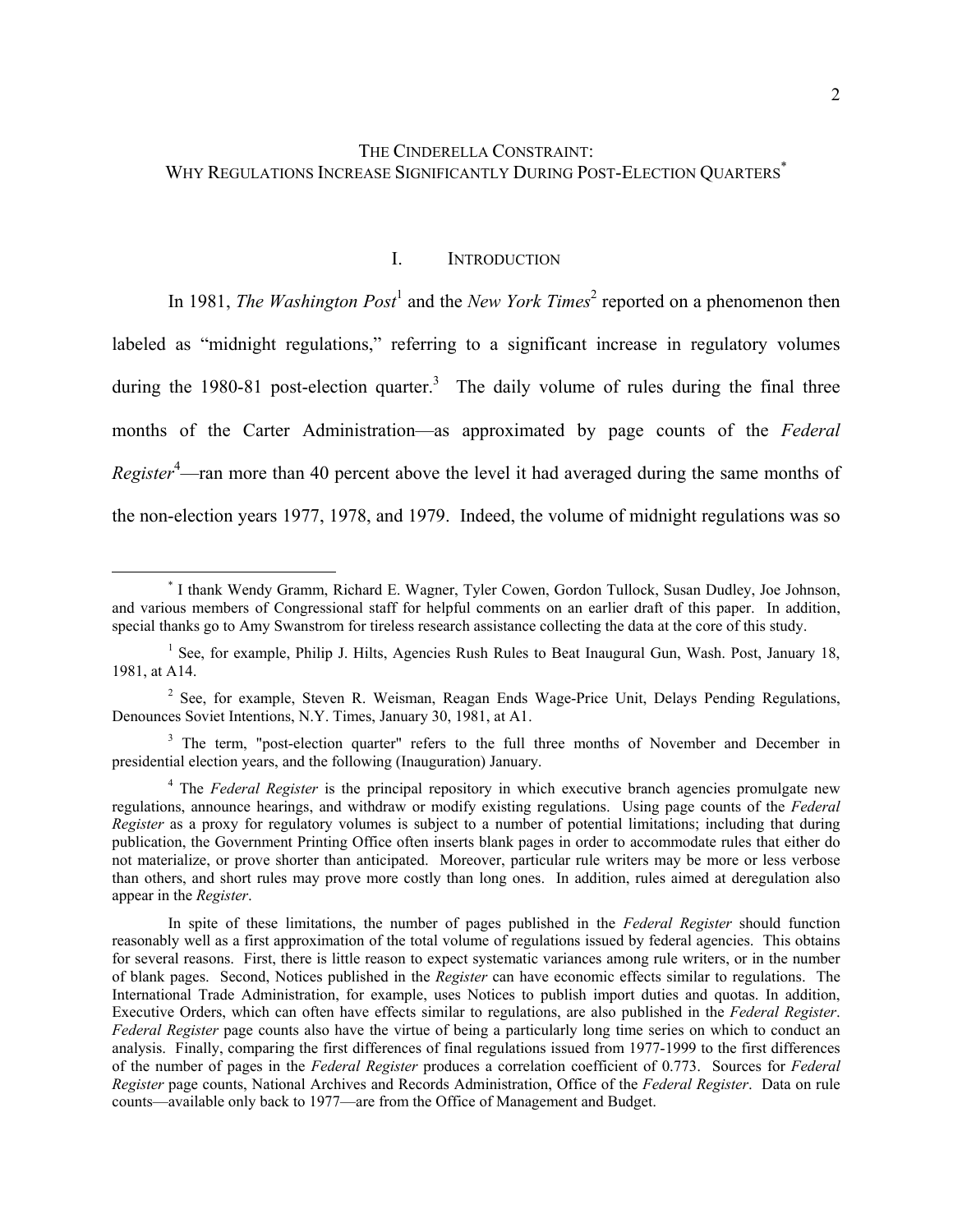<span id="page-3-2"></span>high that the incoming Reagan Administration imposed a 60-day moratorium on the implementation of these last minute rules.<sup>[5](#page-3-0)</sup> Was the Carter-Reagan transition an anomaly or was it simply a more obvious manifestation of a regulatory tendency that has existed in most post-World War II administrations? This paper develops an answer to that question.

Far from being unique, this paper suggests that the experience of the Carter-Reagan transition varied perhaps in magnitude but not in pattern from the norm for regulatory output during most post-election periods.<sup>[6](#page-3-1)</sup> Since 1948 in fact, the general tendency has been for regulations during the post-election quarter to increase roughly 17 percent, on average, over the volumes prevailing during the same periods of non-presidential election years. (A simple averaging of the raw data—without controlling for economic, election year, or partisan effects shows regulations increasing about 28 percent during the post-election quarter of presidential election years.)

At first glance, one might incline toward a partisan explanation of the phenomenon; however, as will be described shortly, partisanship provides no explanatory power in connection with midnight regulations. Therefore, if partisan differences do not explain an increased propensity to regulate, why might one expect the output of rules to increase appreciably during post-election quarters?<sup>[7](#page-3-2)</sup>

<span id="page-3-0"></span> $\frac{1}{5}$ <sup>5</sup> See Weisman *supra* note 2.

<span id="page-3-1"></span><sup>6</sup> Compared to the previous three years of the Carter Administration, the volume of *Federal Register* pages issued during the 1980-81 post-election quarter were 43 percent higher than the average volumes in those same periods of the preceding three non-election years. Moreover, the 1980-81 post-election quarter represented, until just recently, the absolute high water mark for *Federal Register* page counts in any three-month period, 24,531 pages, with 10,134 pages issued in January 1981 alone. However, that 20-year record was eclipsed with the publication of 26,542 pages in the *Federal Register* during the 2000-01 post-election quarter.

 $<sup>7</sup>$  One potential explanation for midnight regulations may rest in electioneering. Under this explanation,</sup> executive branch regulators, in effect, use the regulatory process to buy the support of particular constituencies. However, for this explanation to be true, one would expect the propensity to be sharper during pre-election periods than post-election periods. In fact, the most rapid increase in regulations during election years occurs in the months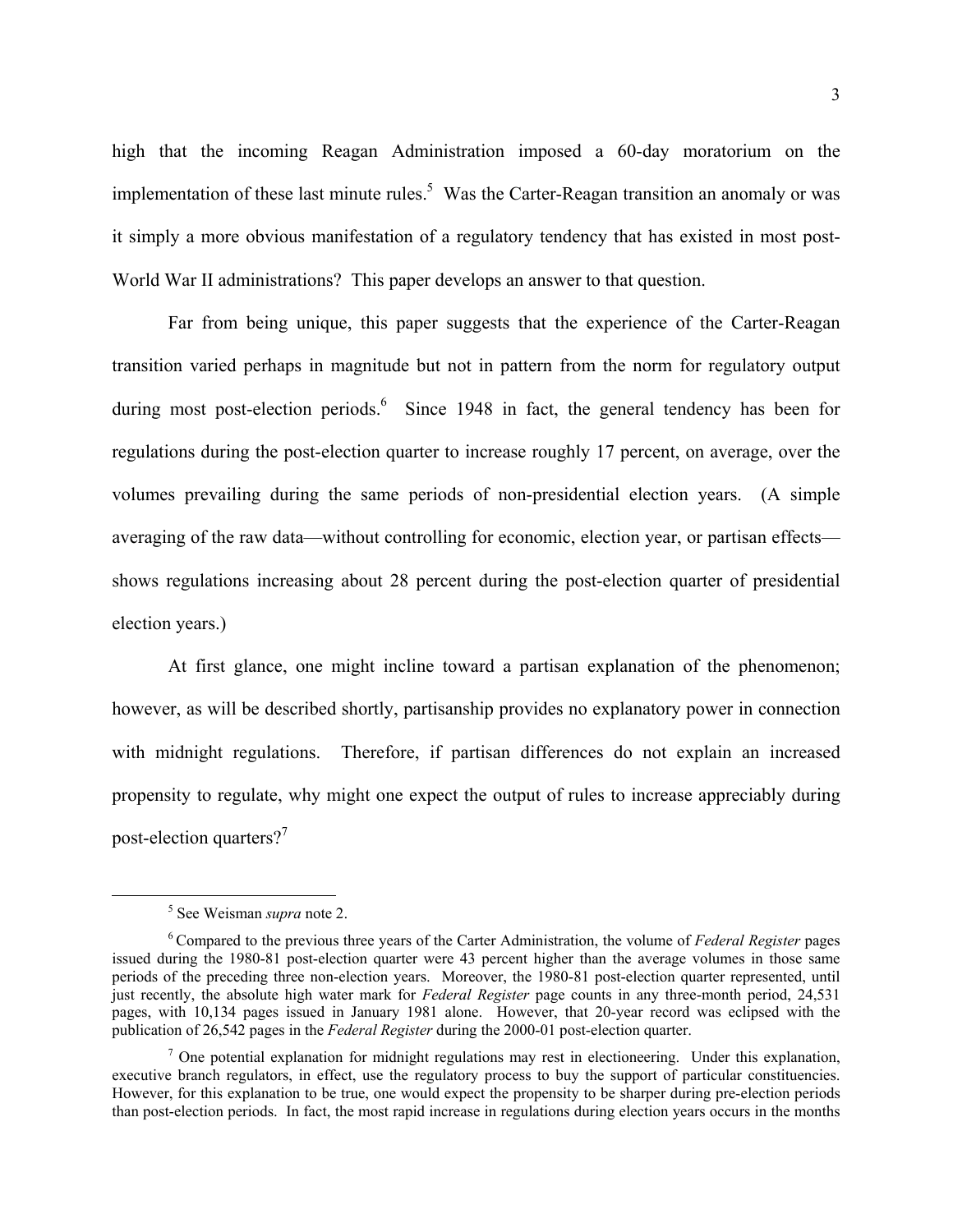### II. WHY DO MIDNIGHT REGULATIONS OCCUR?

This paper tests the hypothesis that a combination of individual preferences and institutional constraints combine to produce the effect colloquially referred to as midnight regulations. Indeed, the model will show that a periodically binding constraint in the executive branch is a chief contributor to the phenomenon. Specifically, since Cabinet officers and agency heads often turnover after a successful re-election, and *must* turnover after at most two terms in office (or following an election defeat), executive branch administrators face a limited and known term in office constraint.

This institutional periodicity is here termed the "Cinderella constraint." Simply put, as the clock runs out on an administration's term in office, would-be Cinderellas—including the President, Cabinet officers, and agency heads—work assiduously to promulgate regulations before they turn back into ordinary citizens at the stroke of midnight. $8$  Executive branch term limits are periodically binding constraints that may cause an individual's focus on the deadline to increase as it draws nearer. In other words, as the term-in-office deadline approaches, a rush ensues to get regulations out the door in order to achieve the executive's ends (or to indulge his preferences) before that deadline arrives.<sup>[9](#page-4-1)</sup>

 $\overline{a}$ 

*following* an election. While it is true that regulations increase steadily throughout most election years (lending some support to an electioneering hypothesis), the increase is most dramatic during the post-election quarter of an administration suggesting that other factors besides electioneering may be at work.

<span id="page-4-0"></span><sup>&</sup>lt;sup>8</sup> To be technically correct, perhaps last minute regulations should be called "noontime-regulations" in recognition of the fact that an Administration ends at noon on Inauguration Day. However, the term midnight regulations was originally chosen and it is therefore used here for consistency.

<span id="page-4-1"></span><sup>&</sup>lt;sup>9</sup> Another explanation suggests that career civil servants of the regulatory agencies may be rushing regulations out the door during the post-election quarter in an attempt to consume a wasting asset: namely, a knowledge of how the particular agency head operates with respect to rules promulgation. Although interesting in its own right, this explanation is compatible with the idea that the Cinderella constraint generates the changed behavior seen as increased regulatory volumes.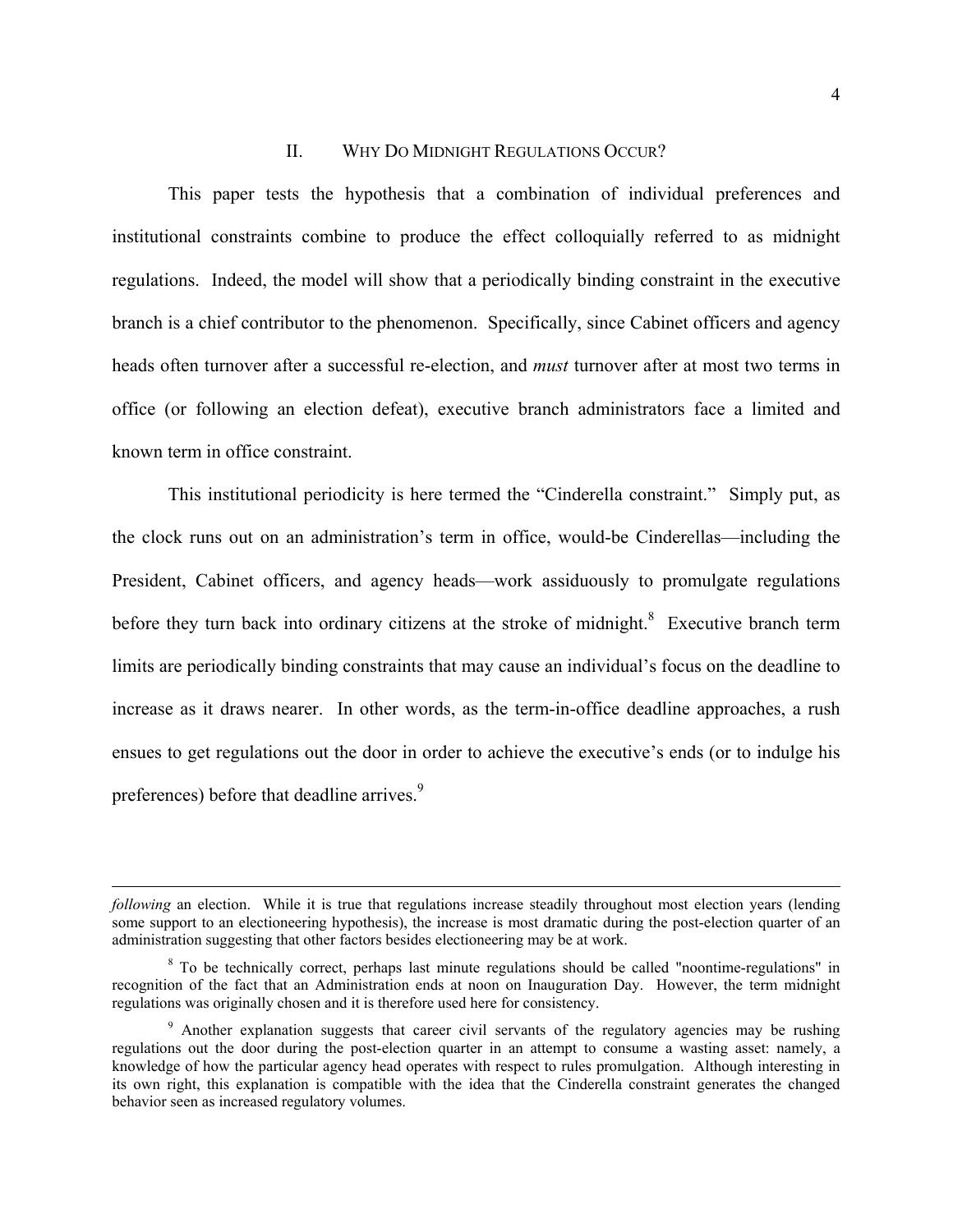For the analysis that follows, it is simply accepted that (i) regulators have preferences for certain regulatory outcomes, (ii) these preference can vary by regulator and over time, and (iii) such preferences may be pecuniary or non-pecuniary in nature. Of course, consideration and analysis of the pecuniary incentives in political economy can be found in the works of Buchanan and Tullock,<sup>10</sup> Stigler and Friedland,<sup>11</sup> and Peltzman<sup>12</sup>, among others. In contrast, Kalt and Zupan $13$  have shown how non-pecuniary motives can also exist among politicians, including but not limited to altruistic motives.<sup>14</sup> The important point remains, however, that regardless of the prevailing preferences among regulators and policymakers, such preferences are simply taken as given and fixed over the span of a single observation. This simplification allows the focus to be placed more closely on the changing pattern of institutional constraints.

The institutional environment—that is, the set of rules or constraints—within which the principal regulatory actors operate delimits the set of possible outcomes that can emerge. During non-election years, regulatory executives may ordinarily seek to maximize their own or the President's agenda, or to minimize Congressional oversight, or to maximize budget authorizations, or to win public acclaim among other things.<sup>15</sup> These preferences combine with

<span id="page-5-0"></span><sup>&</sup>lt;sup>10</sup> James M. Buchanan & Gordon Tullock, The Calculus of Consent, Logical Foundations of Constitutional Democracy (1962).

<sup>&</sup>lt;sup>11</sup> George J. Stigler & Claire Friedland, What Can Regulators Regulate? The Case of Electricity, 5 J. Law & Econ (1962).

<span id="page-5-3"></span><span id="page-5-2"></span><span id="page-5-1"></span><sup>&</sup>lt;sup>12</sup> Sam Peltzman, Toward a More General Theory of Regulation, 19 J. Law & Econ. (1976).

<sup>&</sup>lt;sup>13</sup> Joseph P. Kalt & Mark A. Zupan, Capture and Ideology in the Economic Theory of Politics, 74 Amer. Econ. Rev. (1984).

<span id="page-5-4"></span><sup>&</sup>lt;sup>14</sup> Under non-pecuniary incentives, one might also place the quest for fame or prestige. In this connection, see, for example, Tyler Cowen, What Price Fame? (2000).

<span id="page-5-5"></span><sup>15</sup> See, for example, William A. Niskanen, The Peculiar Economics of Bureaucracy, 58 *Am. Econ. Rev.* (1968) for a fuller exposition of utility maximization that can be undertaken by bureaucrats generally.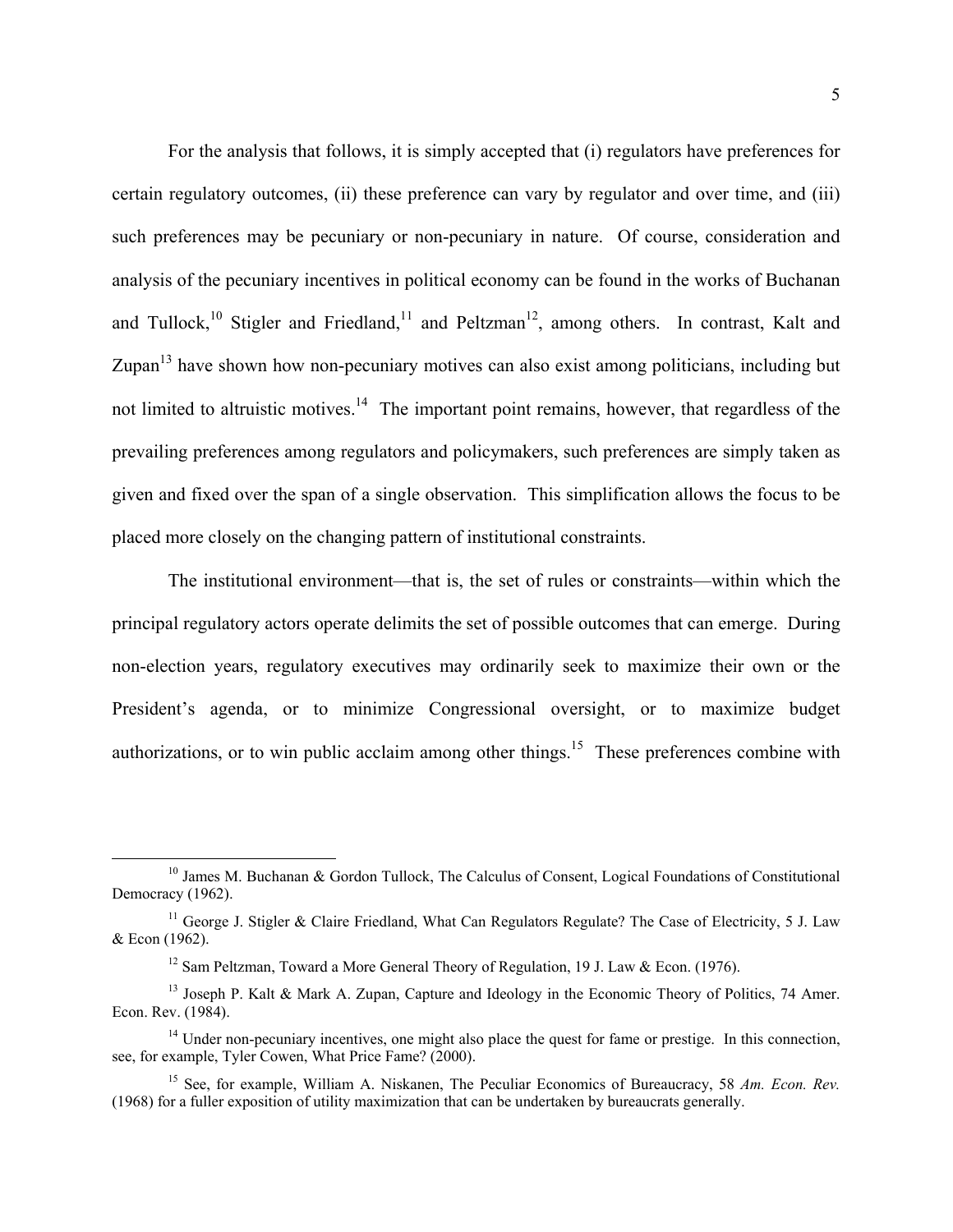institutional constraints such as legislative and executive branch rules, procedures, and practices to produce some level of regulation.

In the quarter following a presidential election, however, the requirements for agency heads to obtain a budget, or to undergo meaningful congressional oversight, are effectively relaxed (though not eliminated entirely). Combining looser legislative constraints with a pending Cinderella constraint on the executive branch in effect removes an implied repeated dealings constraint between Congress and the executive branch. Weaker constraints in these circumstances allow regulatory executives, if they so choose, to indulge in personal preference maximization insofar as the promulgation of regulations is concerned. The net result is an increase in regulations during the waning days of an administration.

### III. MODEL AND ASSUMPTIONS

To develop a model of midnight regulations and of the Cinderella constraint, we begin with a simple observation that regulators produce a particular volume of regulations within a set of institutional constraints. This regulatory production process is influenced by the availability of Congressional "inputs," including the fact that Congress furnishes the enabling legislation that authorizes a particular regulatory undertaking. Congress also exercises oversight responsibility over the various rulemaking agencies in the executive branch, in addition to its power of the purse with respect to Agency appropriations.

In general, more Congressional inputs should generate more regulation.<sup>16</sup> As Congress passes more legislation, more regulations is one likely consequence as the executive branch implements the finer points of the legislation passed by Congress. Congressional oversight,

<span id="page-6-0"></span><sup>&</sup>lt;sup>16</sup> Even in cases of deregulation, an initial increase in regulatory volumes is necessary. That is, to deregulate, one must write rules describing how the deregulation is to be carried out.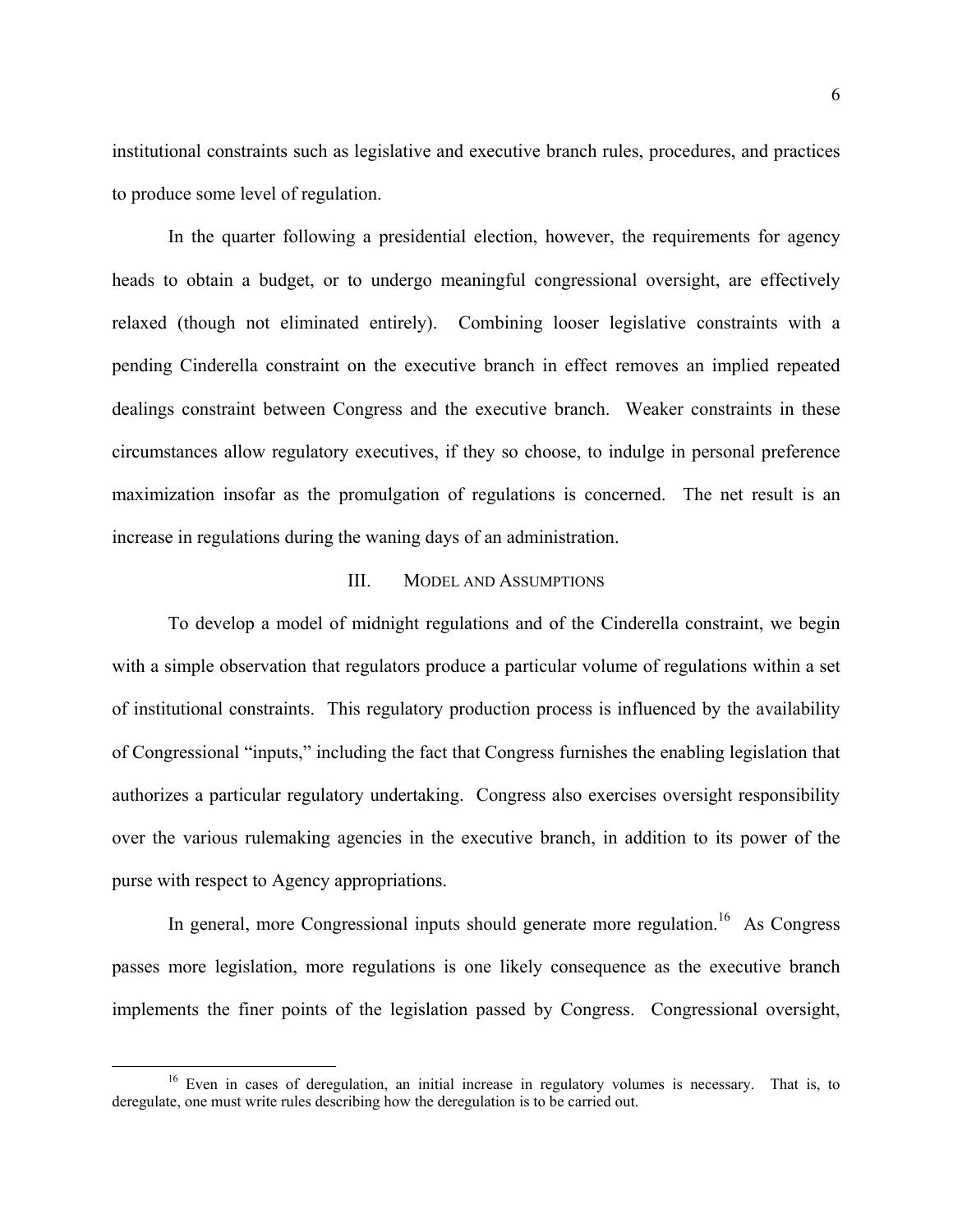however, can have both positive and negative effects on regulatory output. In response to oversight hearings, for example, Congress may pass new laws that confer increased regulatory powers on agencies, or that results in increased agency budgets. Conversely, Congress may also use its oversight responsibilities to restrain an overly zealous regulatory agency by curtailing its authority or budget, or at least by threatening to do so.<sup>17</sup>

In addition to Congressional inputs, the institutional setting of the executive branch also affects the volume of regulations that emerges during the post-election quarter. Executive branch officers face a limited term in office, suggesting that turnover rates of department and agency heads should reflect the periodic application of this Cinderella constraint. Other things being equal, higher rates of Cabinet officer turnover ought to correspond to higher regulatory volumes, since higher rates of turnover will tend to correspond with periods when the Cinderella constraint binds.

In **(1),** a reduced form specification is presented that forms the basis for subsequent empirical tests. In addition to the institutional constraints just mentioned, controls for partisan effects are also introduced.

**(1)** FRP = ƒ(DIS, CABTO, DEMCONG , EBPARTY, RGDP).

Where,

FRP is the natural log of the number of pages published monthly in the Federal Register;

<span id="page-7-0"></span><sup>&</sup>lt;sup>17</sup> Barry R. Weingast & Mark J. Moran, Bureaucratic Descretion or Congressional Control? Regulatory Policymaking by the Federal Trade Commission, 91 *J. Pol. Econ.* (1983) show that federal rule-making agencies tend to be responsive to the views of Congress. In particular, they found the Federal Trade Commission was responsive to the views of the chair of the House Subcommittee on Consumer Affairs. More generally, Weingast & Moran contend that Congress can economize on monitoring costs by relying on a combination of interest groups and ex post sanctions to control the regulatory bureaucracy. In other words, the regulatory environment enjoyed by the United States is largely consistent with the will of Congress. If it were not, Congress certainly has the wherewithal to make it so.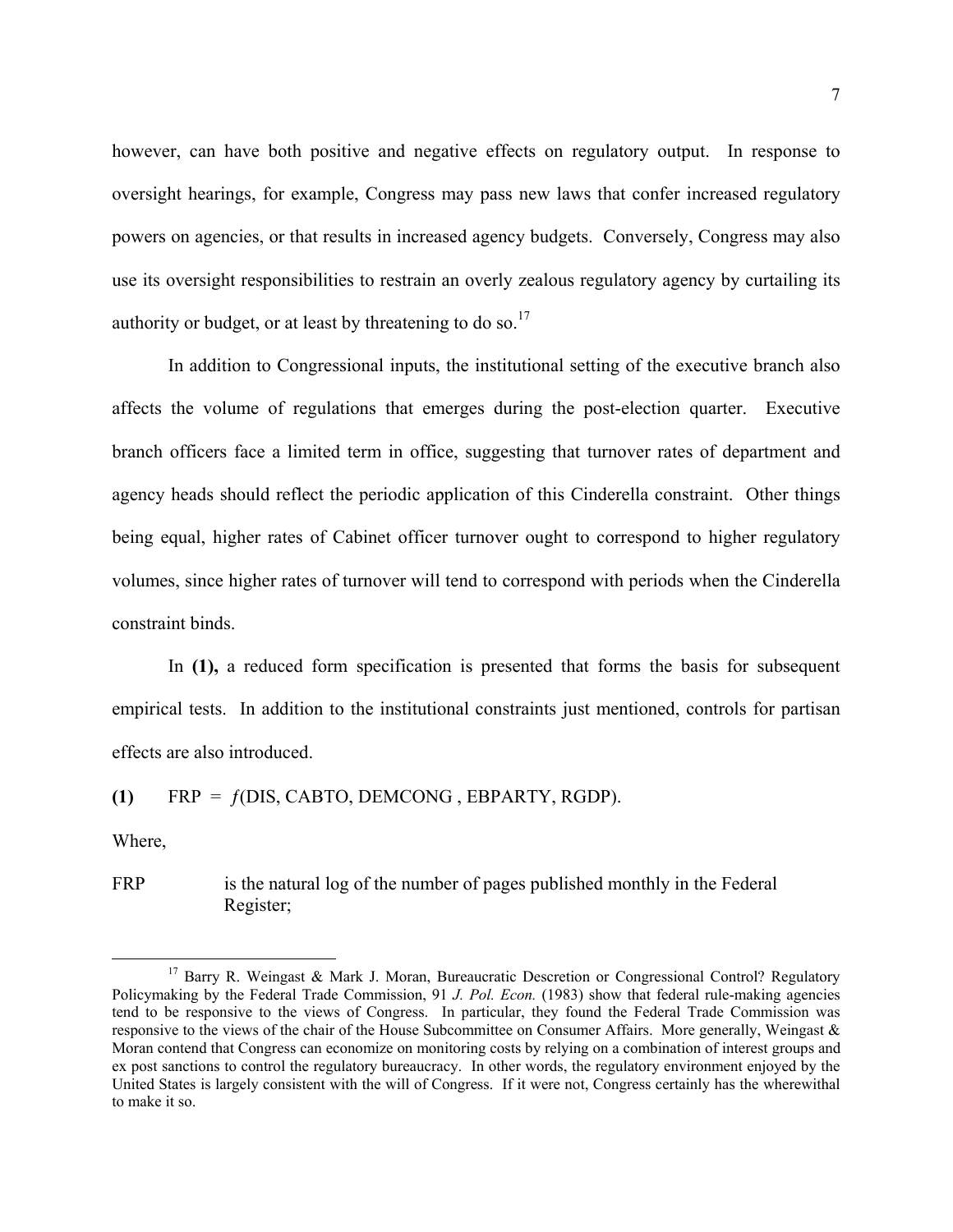<span id="page-8-1"></span>

| <b>DIS</b>     | is the number of House Days in Session in a given month for a particular          |
|----------------|-----------------------------------------------------------------------------------|
|                | Congress;                                                                         |
| <b>CABTO</b>   | is the monthly rate of Cabinet officer turnover in the executive branch;          |
| <b>DEMCONG</b> | is the percentage of House and Senate seats held by Democrats;                    |
| <b>EBPARTY</b> | is a dummy variable for the party that controls the executive branch $(1 =$       |
|                | Democrat, $0 = Republican$ ;                                                      |
| <b>RGDP</b>    | is the natural log of the level of real gross domestic product (in 1996 dollars). |

### *A. Parameters and Hypothesized Signs*

The specification in **(1)** says that the volume of federal regulations promulgated in a given month is a function of Congressional (DIS) and executive (CABTO) inputs, as well as partisan (DEMCONG and EBPARTY) and economic (RGDP) influences. FRP is the natural log of the number of pages published monthly in the *Federal Register* during the post-election quarter, and is the dependent variable used to proxy the volume of executive branch regulatory output during this period.<sup>18</sup>

DIS is a generalized proxy for the Congressional inputs to the regulatory process. Days in session of course is a crude proxy, but one that tries to combine, at a broad level of abstraction, the major sources of Congressional influence on regulatory output: budgets, enabling legislation, and oversight.<sup>19</sup> The combination of legislation, oversight, and budgeting is ambiguous as to expected sign a priori; therefore*,* this determination is left as an empirical matter—though, the long-run tendency is likely to be positive since legislative and budget effects should be unambiguously positive, and should overwhelm any negative tendencies present in oversight.

<span id="page-8-0"></span> <sup>18</sup> Source for page counts: National Archives and Records Administration, Office of the *Federal Register*.

<sup>&</sup>lt;sup>19</sup> For the sake of parsimony and economy, the number of days the House of Representatives was in session during a given month is used as a proxy for potential Congressional action with respect to regulation. The number of House days in session was chosen since the House of Representatives has exclusive power of the purse, and Niskanen, *supra* note 10 suggests that budget maximization is an important consideration for bureaucrats. (Source for House of Representatives days in session: Clerk of the House website, http://clerkweb.house.gov/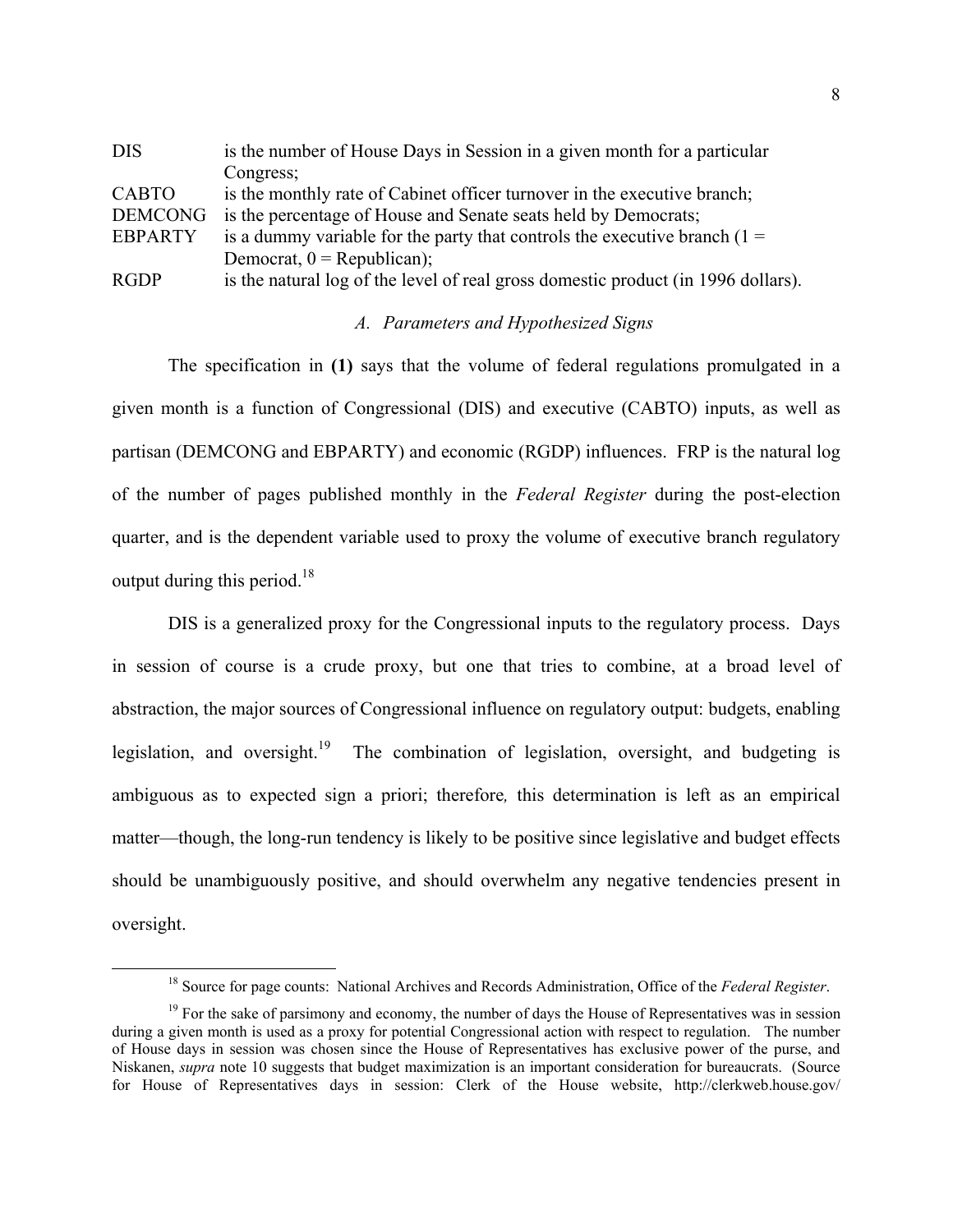<span id="page-9-1"></span>CABTO, on the other hand, is the rate at which the President's Cabinet officers and important agency heads turnover in a given month. CABTO attempts to capture the effect that the Cinderella constraint may have on the propensity to regulate at the last minute. To keep the data collection problem manageable, monthly turnover rates for all Cabinet officers and for the heads of the Environmental Protection Agency (EPA) and the Federal Communications Commission (FCC) were used. These last two agencies combined with the Cabinet departments, account for more than four-fifths (81.4 percent) of all rules issued by the executive branch between 1996 and 1999 for example.<sup>20</sup> Thus, the turnover rates of these major agency and Cabinet officers ought to be reasonably indicative of the overall turnover of executive branch officials in general, and, therefore, of the effects of the Cinderella constraint on midnight regulation tendencies. CABTO is derived by dividing the number of Cabinet secretaries and major agency heads who leave during a given month by the total number Cabinet secretaries and agency heads authorized for that month.<sup>21</sup>

The partisan composition of Congress as well as the party controlling the executive branch may also contribute to understanding midnight regulations. DEMCONG, therefore, represents the percentage of total Congressional seats (House and Senate) held by Democrats. Similarly, the existence of any partisan effects on regulatory output by the executive branch may

histrecs/househis/lists/sessions.htm, visited September 1, 2000.) Further refinement of the model in the future might include more detail on the Congressional inputs to the federal regulatory process.

<span id="page-9-0"></span> $20$  From 1996 to 1999, the EPA and the FCC were the two most prolific non-Cabinet level executive branch agencies in terms of total rules published. EPA contributed 9.9 percent of all rules published during this period, while the FCC contributed the next most, 2.5 percent. (Source for published rules: Office of Management and Budget, *Unified Agenda*.)

<sup>&</sup>lt;sup>21</sup> For example, in January 1993, 93 percent—or 13 of 14 Cabinet secretaries and 2 major agency heads left office following the election defeat of President Bush (or, fifteen-sixteenths). President Bush's Secretary for Veterans' Affairs left office in September 1992 and was not replaced. The turnover rate for September 1992 therefore, was 6 percent (that is, one sixteenth, or 1 officer out of 14 Cabinet secretaries and 2 Agency heads). Data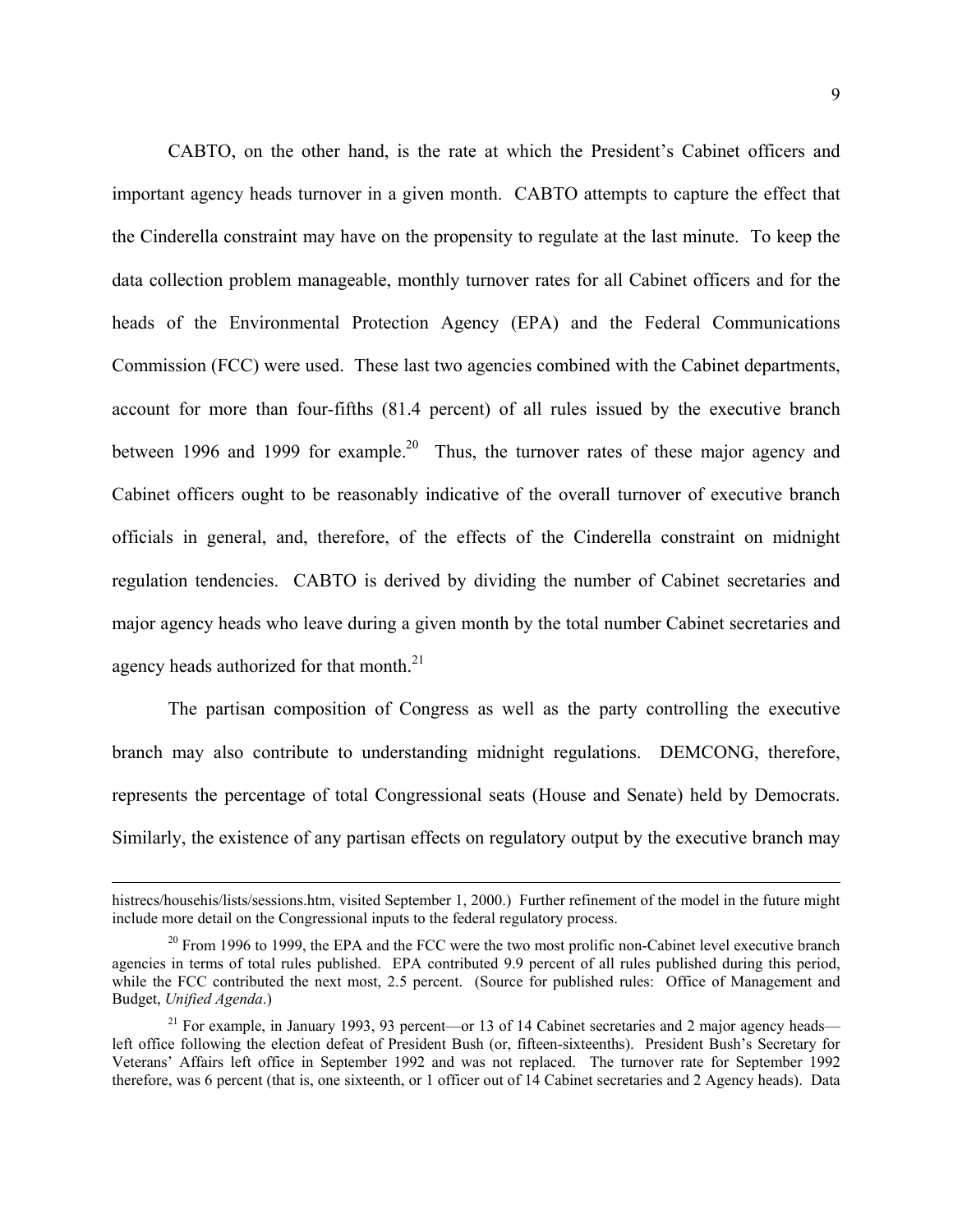be captured by EBPARTY—a dummy variable that marks the party controlling the White House  $(1 =$  Democrat,  $0 =$  Republican).<sup>22</sup> Given the general increase in regulations since 1948, it is difficult to determine beforehand the sign of any partisan coefficients. Such determination is left, therefore, as an empirical matter.

Lastly, the natural log of real gross domestic product is used to control for any secular trend and for economic influences on regulatory volumes. The principal economic justification for including a measure of real income follows from the fact that wealthier societies can afford more regulation just as they can afford more of other things. Moreover, given that regulations in advanced countries have increased at a faster rate than incomes in the second half of the  $20<sup>th</sup>$ Century suggests that regulations may in fact be luxury goods. In any event, regulations certainly appear to be at least income normal if not superior goods, and controlling for the economic circumstances underlying the regulatory environment is important.<sup>23</sup>

### *B. Equation Estimates and Predictions*

Equation **(2)** shows estimates of just the effects of election years, economic well-being, and partisanship on regulatory volumes. This regression represents an initial evaluation of the

on Cabinet Officer turnover rates were calculated from dates appearing in Colleen McGuiness, ed., *American Leaders: A Biographical Summary* (1994), as well as from various Agency websites.

<span id="page-10-0"></span> $22$  It is possible that even controlling for partisan effects in this way that a partisan influences still remain in regulation but that effectively cancel out over time. It may be, for example, that the Democrats when in power seek the imposition of economic regulation and social deregulation, while the Republicans when in power seek the opposite. The global effect, while partisan at its root, could be masked by the possibly offsetting tendencies of the two parties.

<span id="page-10-1"></span><sup>&</sup>lt;sup>23</sup> Real Gross Domestic Product (GDP) data are taken from the St. Louse Federal Reserve Economic Database (FRED) http://www.stls.frb.org/fred/data/gdp/gdpc96, accessed August 15, 2000. Real GDP data are presented in chained 1996 dollars and were originally released by the Department of Commerce, Bureau of Economic Analysis.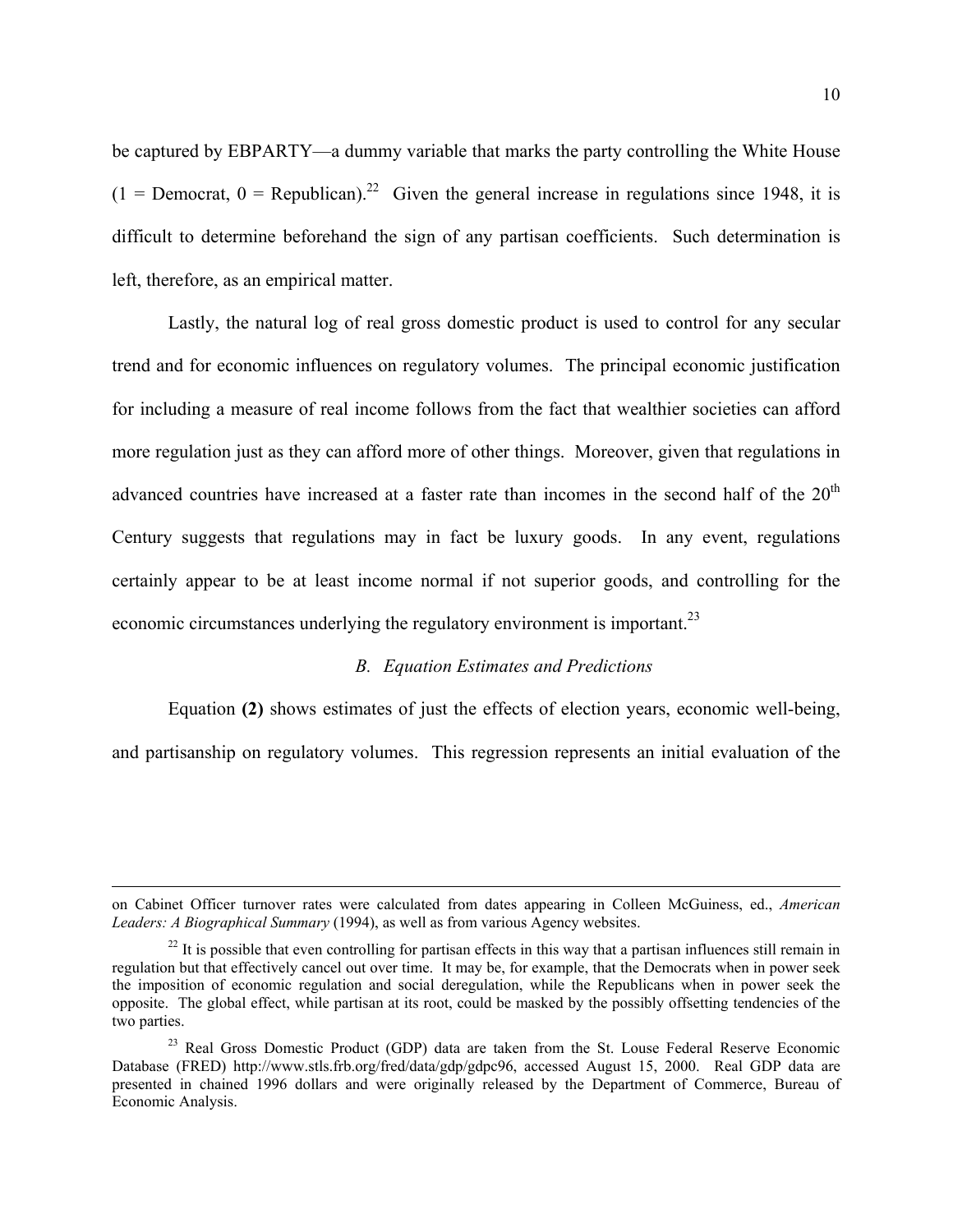midnight regulation phenomenon, and provides a basic benchmark against which a fuller specification can be evaluated. $^{24}$ 

(2) 
$$
\ln(\text{FRP}) = 4.180 + 0.155(\text{EYR}) + 1.285(\text{RGDP}) + 0.056(\text{DEMCONG}) +
$$
  
\n(6.17) (2.85) (8.91) (0.08)  
\n0.030(EBPARTY) + 0.614(rho)  
\n(0.28) (5.66)  
\nAdjusted R<sup>2</sup> = 0.9063 *Durbin-Watson* = -1.733

Even this basic specification shows the election year dummy (EYR) variable exerting a positive and significant influence on the proxy for post-election quarter regulatory volumes, and indicates at least some evidence in favor of a systematic tendency toward midnight regulations.<sup>25</sup> The estimated coefficient for EYR in fact suggests that one can expect average regulatory output to increase  $16.8$  percent compared to the same periods during non-election years.<sup>26</sup> The coefficient on real gross domestic product indicates that each one percent rise (or fall) in GDP generates about a 1.3 percent rise (or fall) in regulatory output. Partisan effects for both the legislative and executive branches were positive but not significant.

The specification in **(2)** simply provides some initial evidence in support of the existence of a systematic tendency toward midnight regulations, but beyond that, it does not suggest what features of election years may be giving rise to it. By refining the parameter estimates implicit in

<span id="page-11-0"></span> $^{24}$  All equation estimates in this study were made using feasible generalized least squares (that is, first order auto regressions based on the Cochrane-Orcutt method). Coefficient t-statistics appear in parenthesis beneath the parameter estimates. There are 53 observations, and the Durbin-Watson statistic reported is Durbin's "h" statistic. "Rho" is the autoregressive coefficient. Complete regression results are available from the author upon request.

<span id="page-11-2"></span><span id="page-11-1"></span><sup>&</sup>lt;sup>25</sup> The coefficient estimates for all of the non-partisan variables attained significance at the  $0.01$  level.

<sup>&</sup>lt;sup>26</sup> The parameter estimate in (2) for EYR is 0.155. This estimate must be transformed according to  $e^{\delta} - 1$ , where  $\delta$  is the estimated dummy variable coefficient. Transformation yields the estimate that regulations tend to increase by 16.8 percent during election years, on average, as compared to the same periods of non-election years.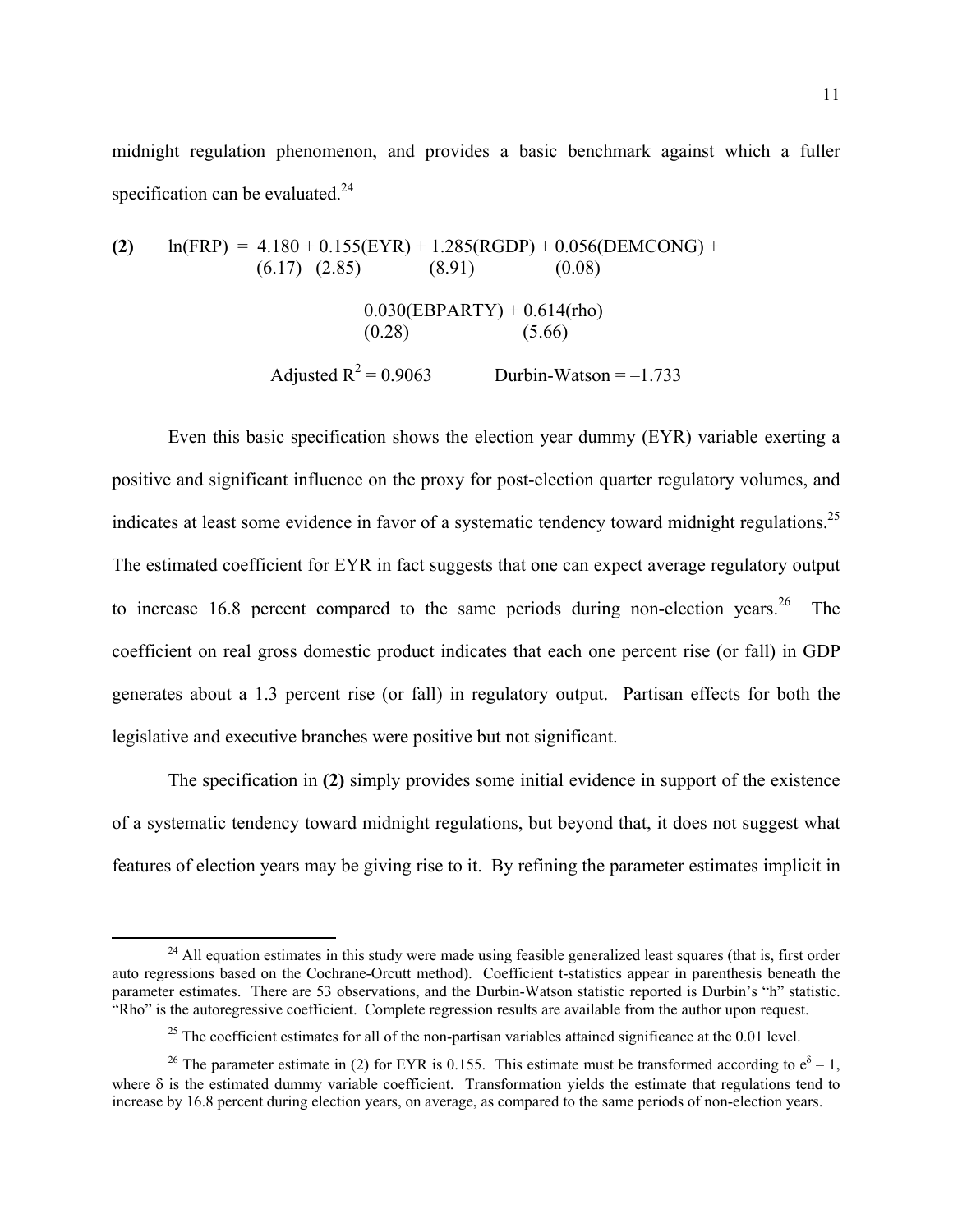the EYR variable—as shown in **(1)** above and as estimated in equation **(3)** below—the underlying influences of regulatory output in election years become easier to see.

(3) 
$$
\ln(\text{FRP}) = 4.295 + 0.003(\text{DIS}) + 0.242(\text{CABTO}) - 0.218(\text{DEMCONG}) + (6.62) (2.34) (3.03) (-0.30)
$$
  
+ 0.016(\text{EBPARTY}) + 1.264(\text{RGDP}) + 0.589(\text{rho}) (0.18) (9.42) (5.30)  
 Adjusted R<sup>2</sup> = 0.9103 Durbin-Watson = -2.301

The coefficient for Congressional inputs (DIS) indicates that the legislature is a significant contributor to the existence of midnight regulations.<sup>27</sup> On average, each additional day in session during the post-election quarter raises regulatory output by three-tenths of one percent.<sup>28</sup> Although DIS is statistically significant, its magnitude is relatively small. This observation comports with the idea that Congress has the *potential* to influence regulations during the post-election quarter, but in fact, that influence tends to be small (and largely unrealized).

The coefficient estimate for  $CABTO^{29}$  suggests that when an entire cabinet turns over that is, when the Cinderella constraint binds fully—one can expect an average increase in regulatory output of 27.4 percent, other things being equal.<sup>30</sup> Conversely, as the rate of executive branch turnover diminishes, such as following a successful re-election, the Cinderella constraint is less binding and last minute regulatory output is accordingly smaller (though still

<span id="page-12-1"></span><span id="page-12-0"></span> $27$  DIS attained significance at better than the 0.05 level.

<sup>&</sup>lt;sup>28</sup> Over the last 53 years, Congress has been in session an average of 24 days during the post-election quarter.

<span id="page-12-3"></span><span id="page-12-2"></span><sup>&</sup>lt;sup>29</sup> CABTO and the remaining non-partisan coefficient estimates were significant at the  $0.01$  level.

<sup>&</sup>lt;sup>30</sup> An exponential transformation is required to derive the correct elasticity estimate for the CABTO coefficient as described *supra* note 26.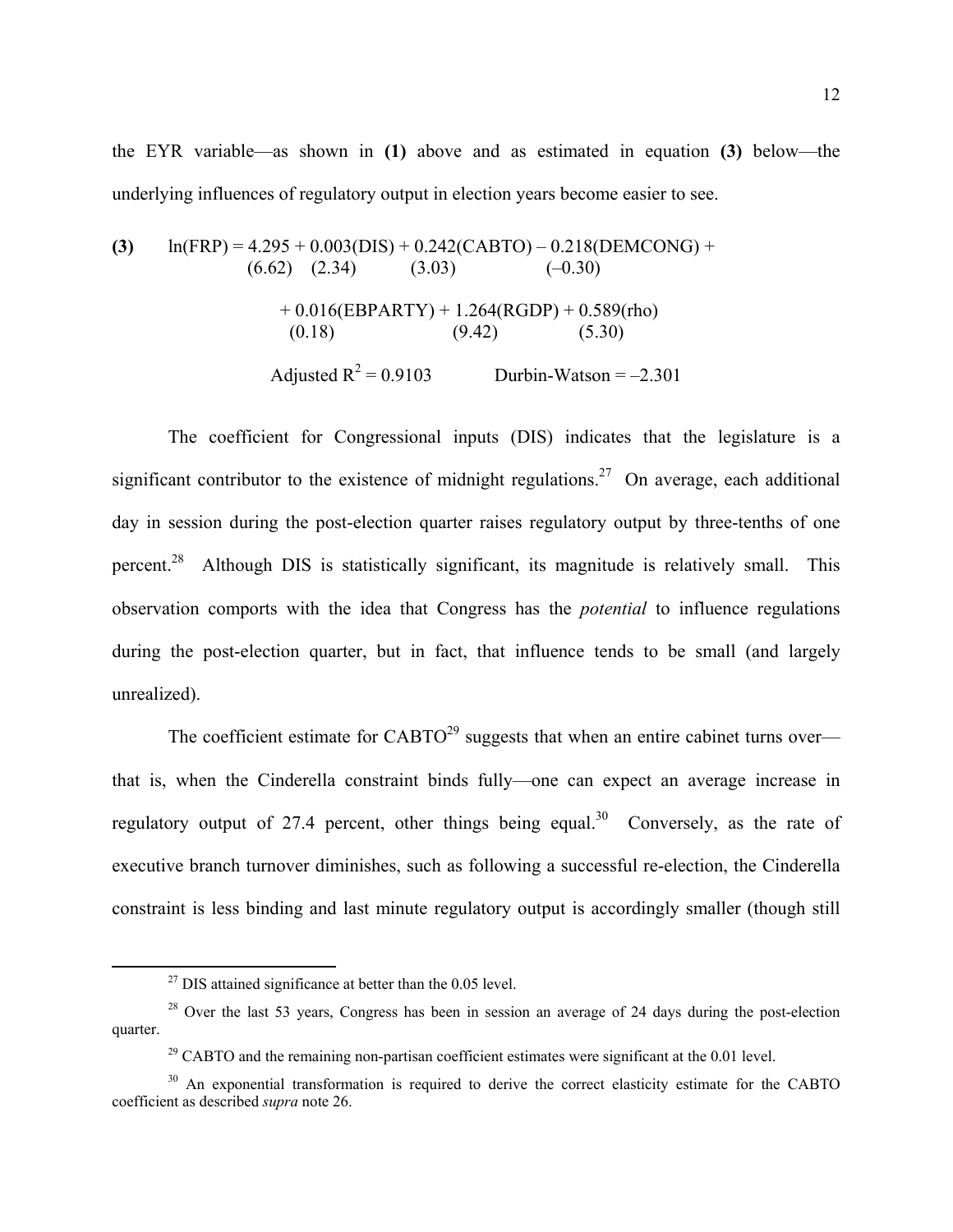higher when compared to the same periods of non-election years). This observation helps explain why there remains a positive albeit diminished midnight regulation effect during successful re-election years. Following successful re-election bids, one tends to see lower vacancy rates among Cabinet and agency heads, thereby leading to fewer midnight regulations arising out of the Cinderella constraint. $31$ 

As with the simpler formulation in **(2)**, economic and secular influences exert a positive influence on regulatory volumes in **(3)**. Each percentage point rise in real gross domestic product leads one to expect roughly a 1.3 percent increase in regulatory output.<sup>32</sup> This elasticity estimate suggests that regulations, at least over the period studied, exhibit characteristics of superior goods. Partisanship continues to offer no explanatory power in this expanded formulation, and this is taken as at least some evidence in favor of the interpretation that Republican and Democrat administrations are equally prone, on the average, to last minute increases in regulatory volumes.

Figure 1 summarizes the model's predicted fit plotted against the actual volume of regulations issued during the post-election quarter, ignoring any partisan effects in either branch. The adjusted  $\mathbb{R}^2$  suggests that this model explains better than ninety-one percent of the variation in regulatory page outputs.

### **< INSERT FIGURE 1 ABOUT HERE >**

<span id="page-13-0"></span><sup>&</sup>lt;sup>31</sup> This may also explain why the midnight regulation effect occurred before the 1968 post-election quarter in President Johnson's second term. By spring 1968, Johnson had removed himself from the nomination process, and thereby advanced the executive branch's "lame duck" status by several months possibly causing midnight regulations to occur earlier than usual.

<span id="page-13-1"></span> $32$  The model was also tested against inclusion of secular trend in addition to and in lieu of the real GDP variable. When both a trend real GDP term were estimated together, neither achieved statistical significance even though each did so when tested separately. This suggests that broad secular trends of technological innovation, institutional development, and so on, may affect both variables similarly and therefore that the implied multicollinearity could be difficult to separate. Thus, the estimated equations show real GDP effects only.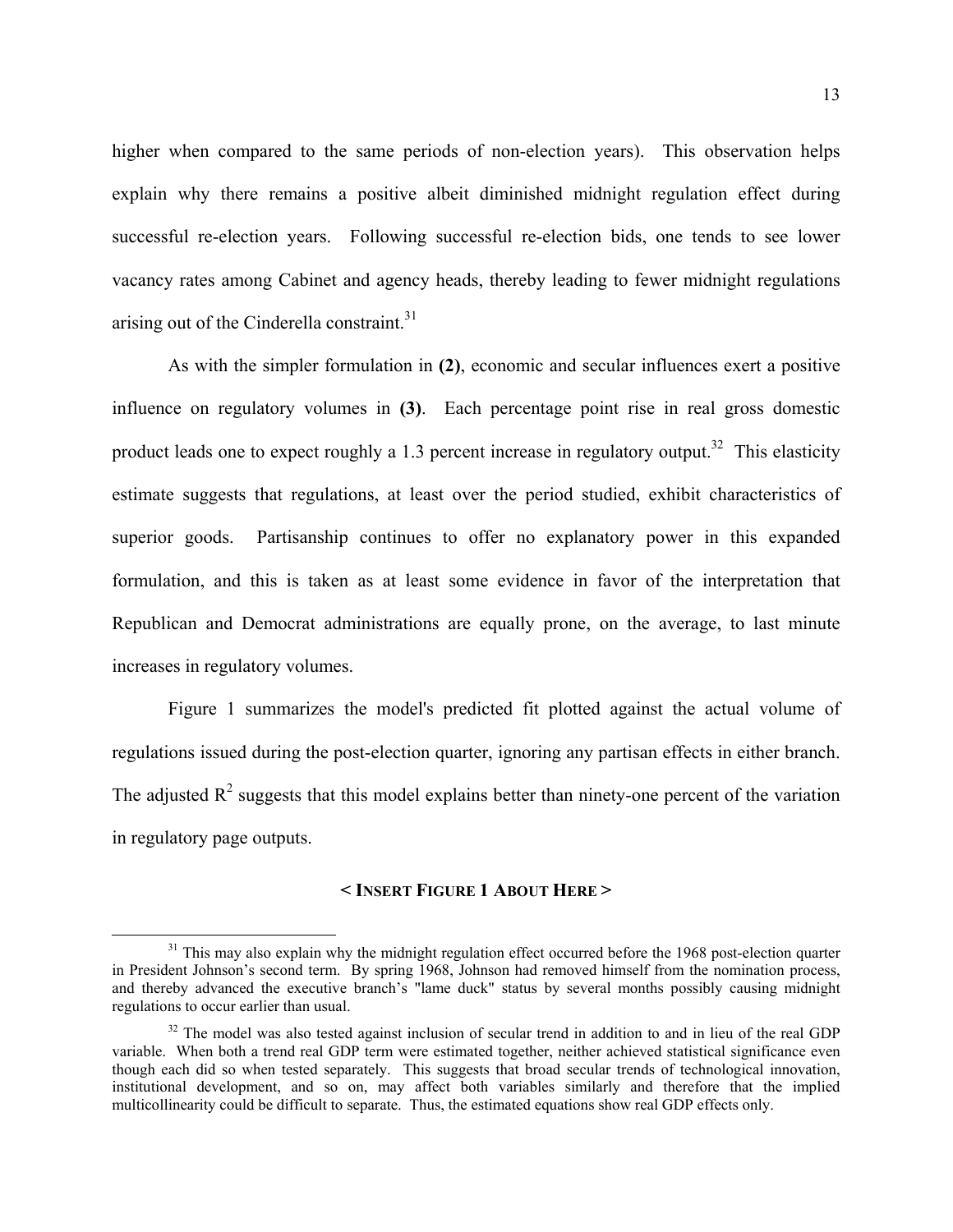Although the constraints of time and space do not permit fuller exposition, the midnight regulation effect was also tested against semi-annual and annual time series, in addition to the post-election monthly data. Those tests provided additional (though weaker) evidence in support of the hypothesis advanced here. That is, testing against semi-annual and annual monthly series produced estimates that were similar in sign but smaller in magnitude as the time series lengthened as compared to those just presented. This last observation (smaller magnitudes in longer time series) lends support to the idea that any tendency to increase regulatory output becomes stronger as an election year wanes.

### IV. AVENUES FOR FURTHER RESEARCH AND CONCLUSION

Invariably, a question of motivation surfaces when the findings in this study are presented. That is, what considerations might be motivating a last minute increase in regulations? Throughout this study, the question of motivations or preferences has been deliberately held constant under a *ceteris paribus* condition. Partly this was done for tractability, and partly it reflects a supposition that no consistent pattern of preferences is likely to emerge over time among regulators even assuming those preferences could be accurately gauged. That is, regulators on the whole seem as likely as the citizens they regulate to have diverse preferences for regulatory outcomes. Thus, to expect a pecuniary (or non-pecuniary) bias among regulators across time does not appear warranted.<sup>33</sup>

Another interesting question concerns whether the last minute crush of regulations imparts significant economic effects apart from the individual rules themselves. That is,

<span id="page-14-0"></span><sup>&</sup>lt;sup>33</sup> This is not meant to be too dismissive of the motives question, as it is interesting in its own right. Indeed, it is entirely possible that the regulatory bureaucracy attracts those more motivated by questions of social utility, for example, and thereby introduces some sort of systematic bias into the motives question. As stated above, however, without some stronger evidence to the contrary, it seems the more prudent first course is to assume no systematic bias among the preferences of regulators across time.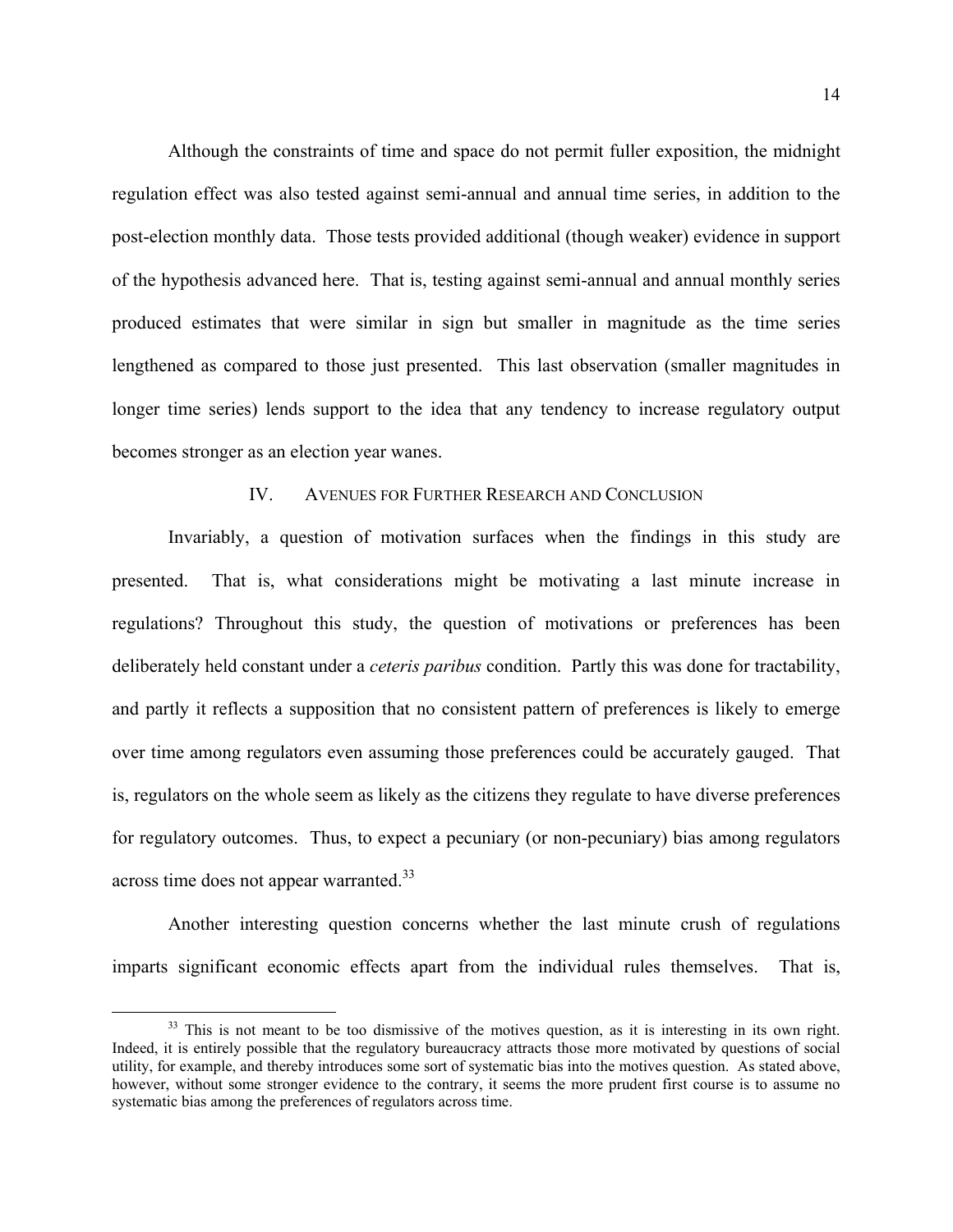economists often accept the law as a fixed and stable point of orientation for ordering economic affairs, and in most cases this a valid procedure. However, when the law changes in large bunches and in a relatively compressed time, that fixity assumption may no longer be valid. In effect, midnight regulations may cause the law to move from background to foreground in economic exchange decisions as uncertainty increases (if only to the extent of the time taken to comprehend and apply the crush of new laws), and transactions costs increase (as some exchanges are made more costly while others may be placed off limits entirely).

Whether and to what extent such concentrated legal reordering affects economic relationships are additional aspects of the midnight regulations phenomenon that merit further careful study. This paper has only sought to study the more elementary existence question of midnight regulations. The evidence presented here offers some support to the conclusion that there is in fact a systematic tendency across time and across parties to increase regulatory volumes during the waning days of an administration. Whether this is ultimately an efficient economic outcome is a question that will have to await additional study.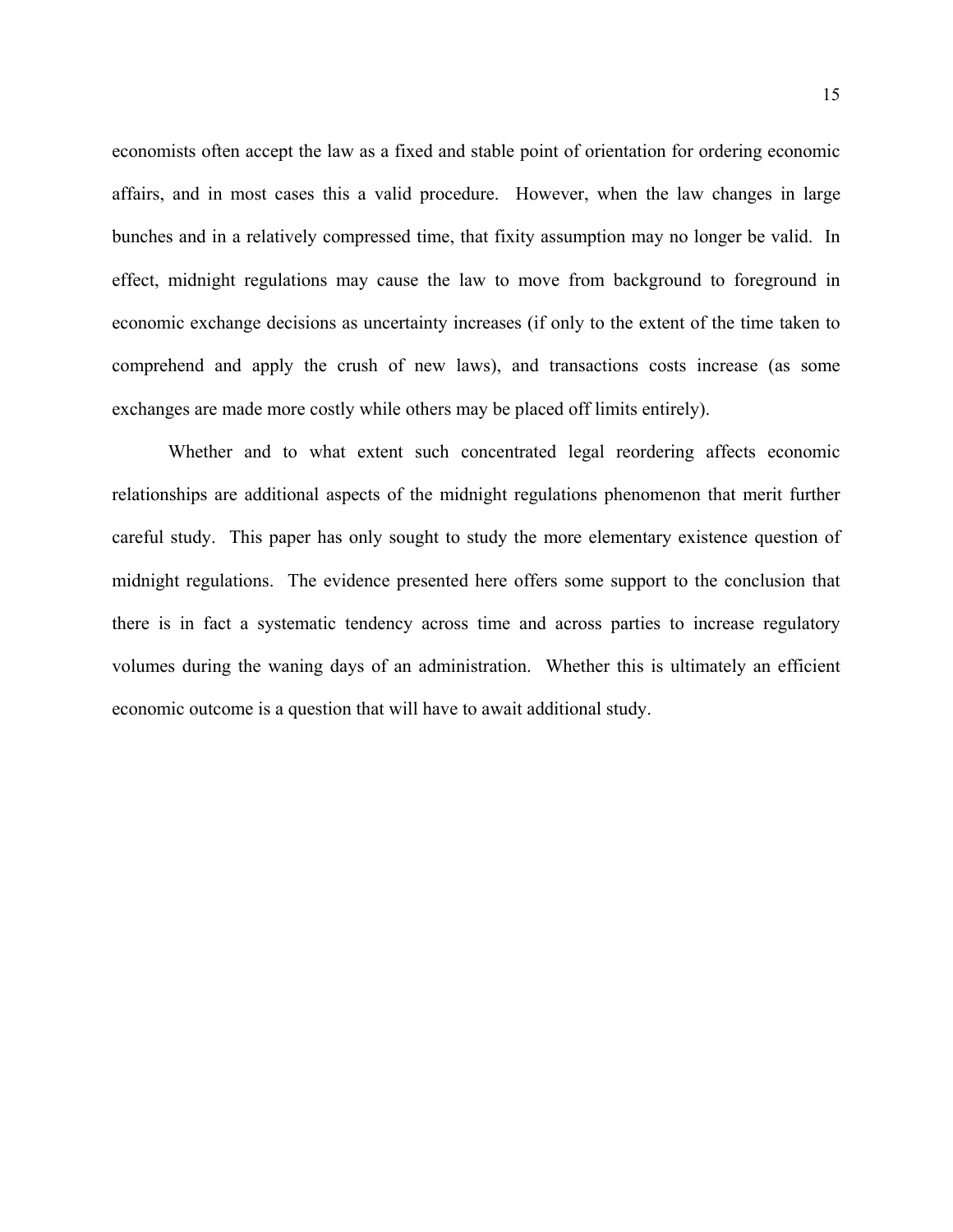#### **BIBLIOGRAPHY**

Buchanan, James M., and Tullock, Gordon. *The Calculus of Consent: Logical Foundations of Constitutional Democracy.* Ann Arbor: University of Michigan Press, 1962.

Cowen, Tyler. *What Price Fame?* Cambridge: Harvard University Press, 2000.

- Hilts, Philip J. "Agencies Rush Rules to Beat Inaugural Gun." *Washington Post*, (January 18, 1981), A14.
- Kalt, Joseph P., and Zupan, Mark A. "Capture and Ideology in the Economic Theory of Politics." *American Economic Review* 74 (1984): 279-300.
- McGuiness, Colleen, ed. *American Leaders: A Biographical Summary, 1789-1994*. Washington, DC: Congressional Quarterly, 1994.
- Niskanen, William A. "The Peculiar Economics of Bureaucracy." *American Economic Review* 58 (1968): 293-305.
- Peltzman, Sam. "Toward a More General Theory of Regulation." *Journal of Law and Economics* 19 (1976): 211-40.
- Stigler, George J. and Friedland, Claire. "What Can Regulators Regulate? The Case of Electricity." *Journal of Law and Economics* 5 (1962): 1-16.
- Weingast, Barry R., and Moran, Mark J. "Bureaucratic Descretion or Congressional Control? Regulatory Policymaking by the Federal Trade Commission." *Journal of Political Economy* 91 (1983): 765-800.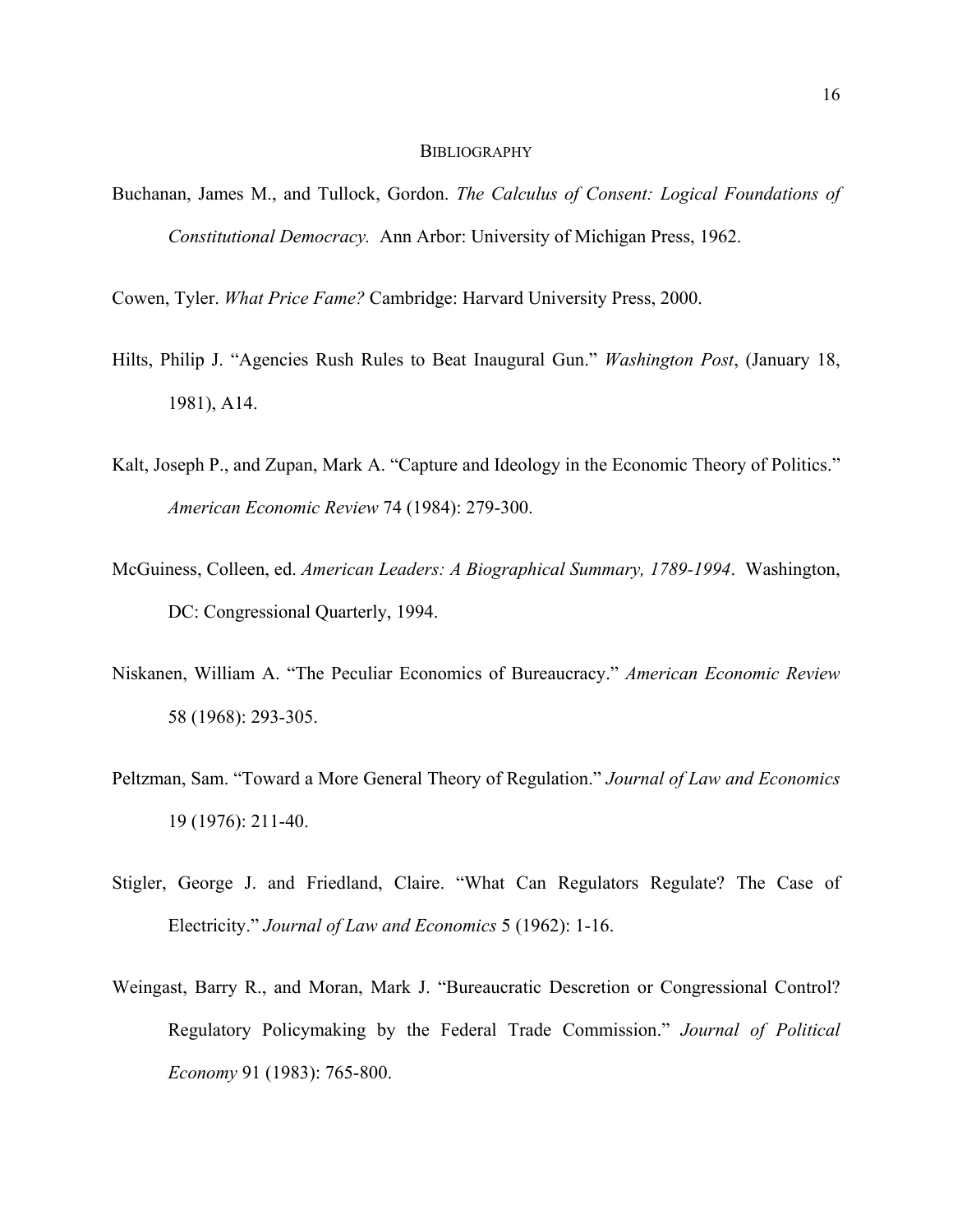Weisman, Steven R., "Reagan Ends Wage-Price Unit, Delays Pending Regulations, Denounces Soviet Intentions." *New York Times* (January 30, 1981), A1.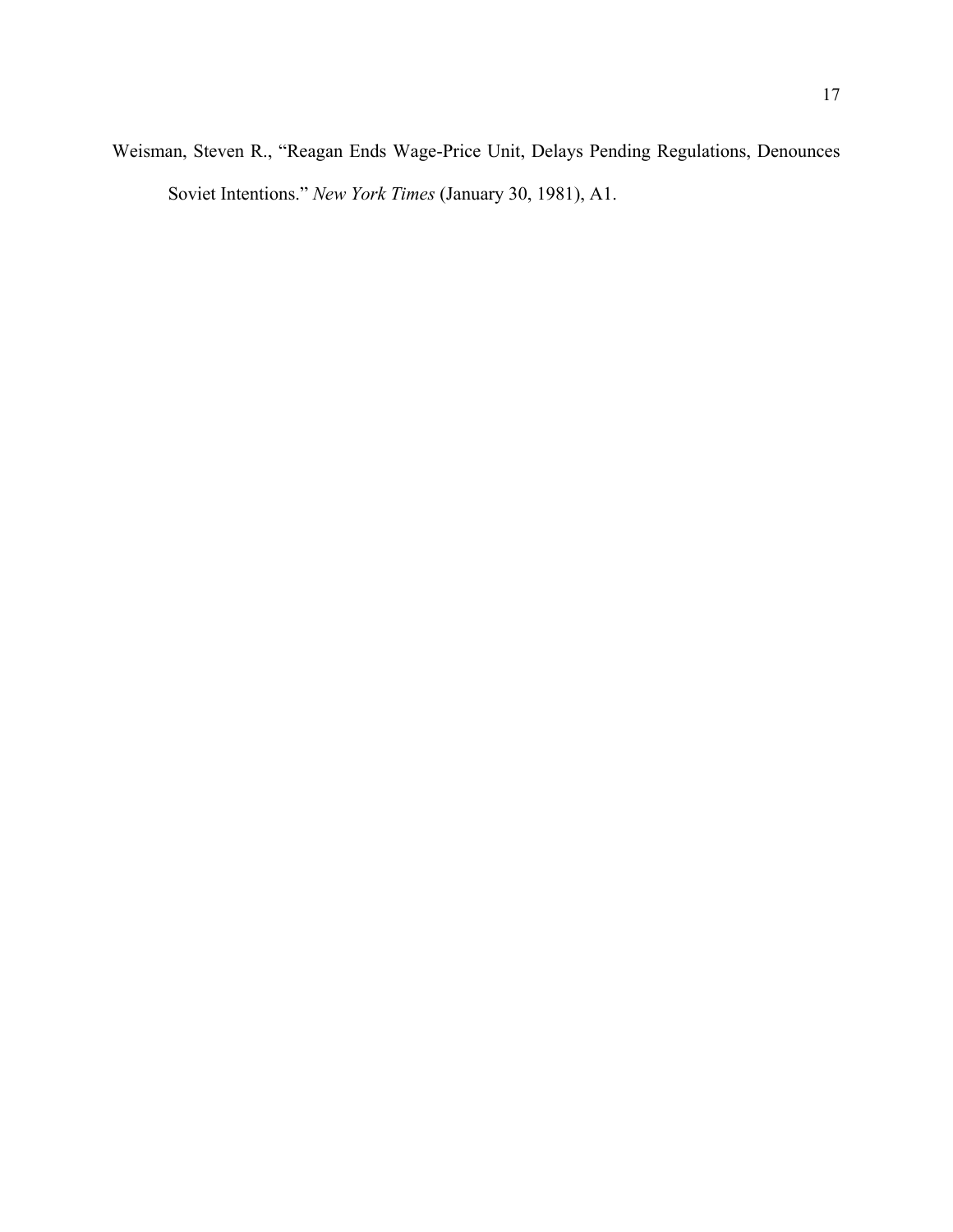## *Figure Legends*

## **Figure 1**

# REGULATORY OUTPUT IN POST-ELECTION QUARTERS, ACTUAL VS. FITTED VALUES

Model fit improves slightly when the statistically insignificant partisan variables are dropped from the estimated equation. The model shown here, therefore, is given by (t-statistics in parenthesis):

> $ln(FRP) = 4.164 + 0.003(DIS) + 0.239(CABTO) + 1.270ln(RGDP) + 0.571(rho).$ <br>(8.79) (2.41) (3.07) (9.98) (5.07)  $(8.79)$   $(2.41)$